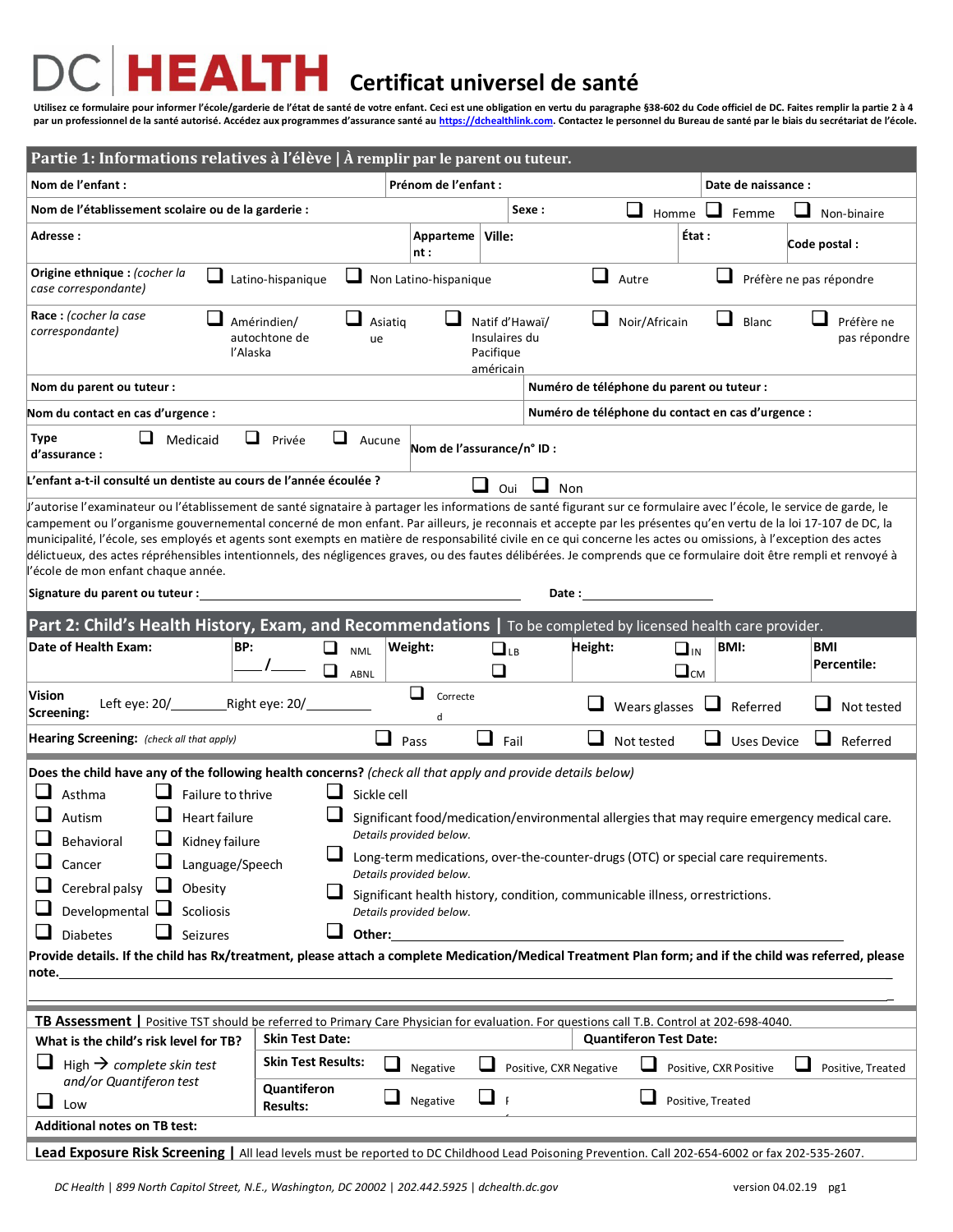| <b>ONLY FOR CHILDREN</b><br><b>UNDER AGE 6 YEARS</b> | 1 <sup>st</sup> Test Date: | $\perp$ 1 <sup>st</sup> Result: $\Box$   | Normal<br>Abnormal.<br><b>Developmental Screening Date:</b> | 1 <sup>st</sup> Serum/Finger<br><b>Stick Lead Level:</b> |
|------------------------------------------------------|----------------------------|------------------------------------------|-------------------------------------------------------------|----------------------------------------------------------|
| Every child must have<br>2 lead tests by age 2       | 2 <sup>nd</sup> Test Date: | 2 <sup>nd</sup> Result:<br>$\Box$ Normal | Abnormal.<br><b>Developmental Screening Date:</b>           | 2 <sup>nd</sup> Serum/Finger<br><b>Stick Lead Level:</b> |
| <b>HGB/HCT Test Date:</b>                            |                            |                                          | <b>HGB/HCT Result:</b>                                      |                                                          |